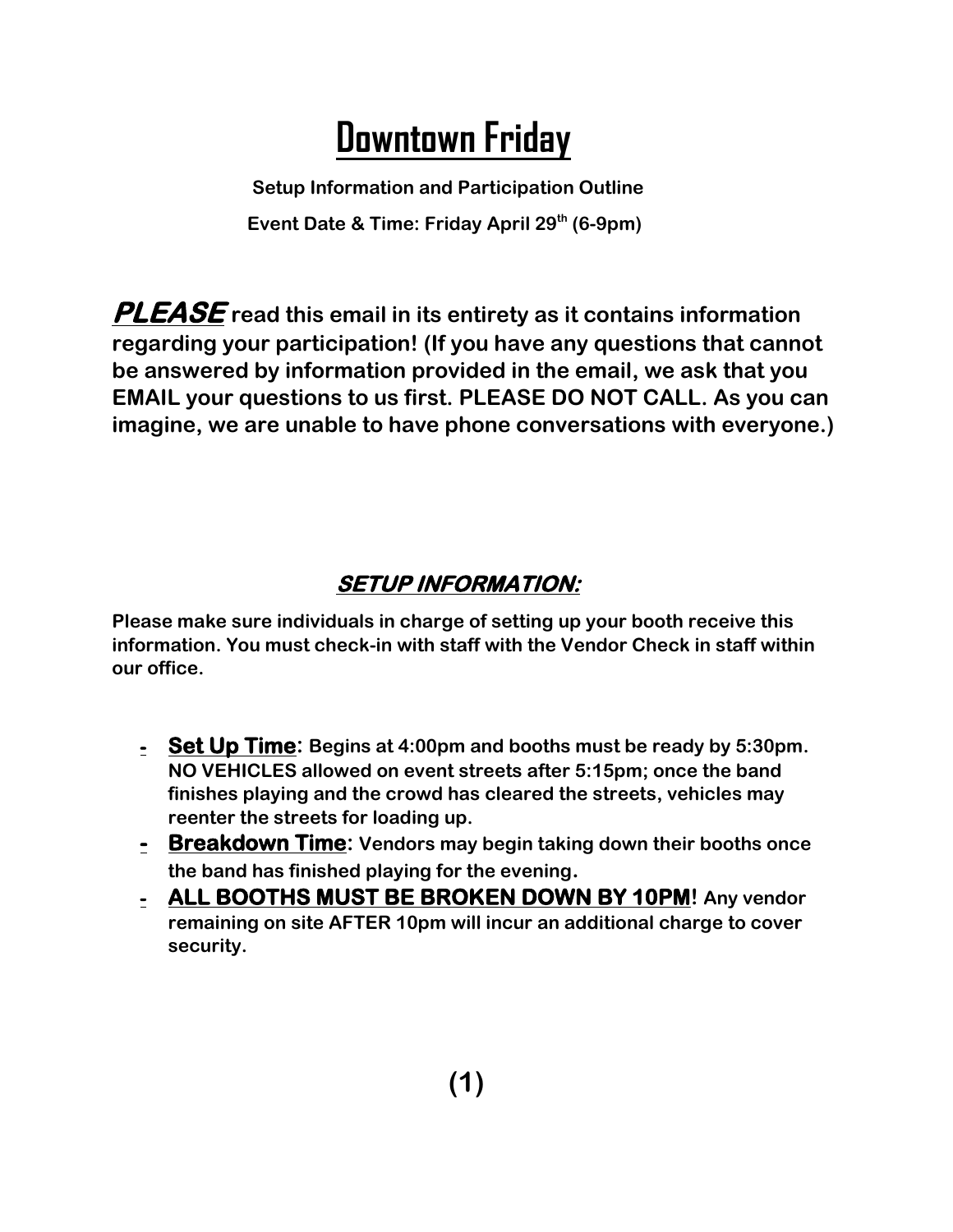## **Please review the following rules and policies to assure your safety and enjoyment for our event.**

#### **Rules & Miscellaneous Info**

 **Display space is within your space only. You cannot extend into the aisles.** 

- **- There are no changes permitted once the event begins.**
- **- NO EARLY BREAKDOWN IS PERMITTED**
- **- You are required to pick up all garbage from your area once the event is over.**
- **- You are in responsible for disposing your trash. DO NOT LEAVE ANY ITEMS BEHIND.**
- **- No beverages or food items are permitted for sale or to be given away without prior approval.**
- **- Maximum of 4 persons manning booth at one time.**
- **- If you are not registered or paid, you may not set up for this event.**
- **- EVERY VENDOR is required to have a certified fire extinguisher at their booth for this event.**
- **- All vendors are recommended to have their own business certificate of insurance (COI) for their own protection for their wares and insurance purposes for their business.**
- **- CANVASSING is NOT PERMITTED by the City of Vero Beach. Sell/Display behind at your booth only.**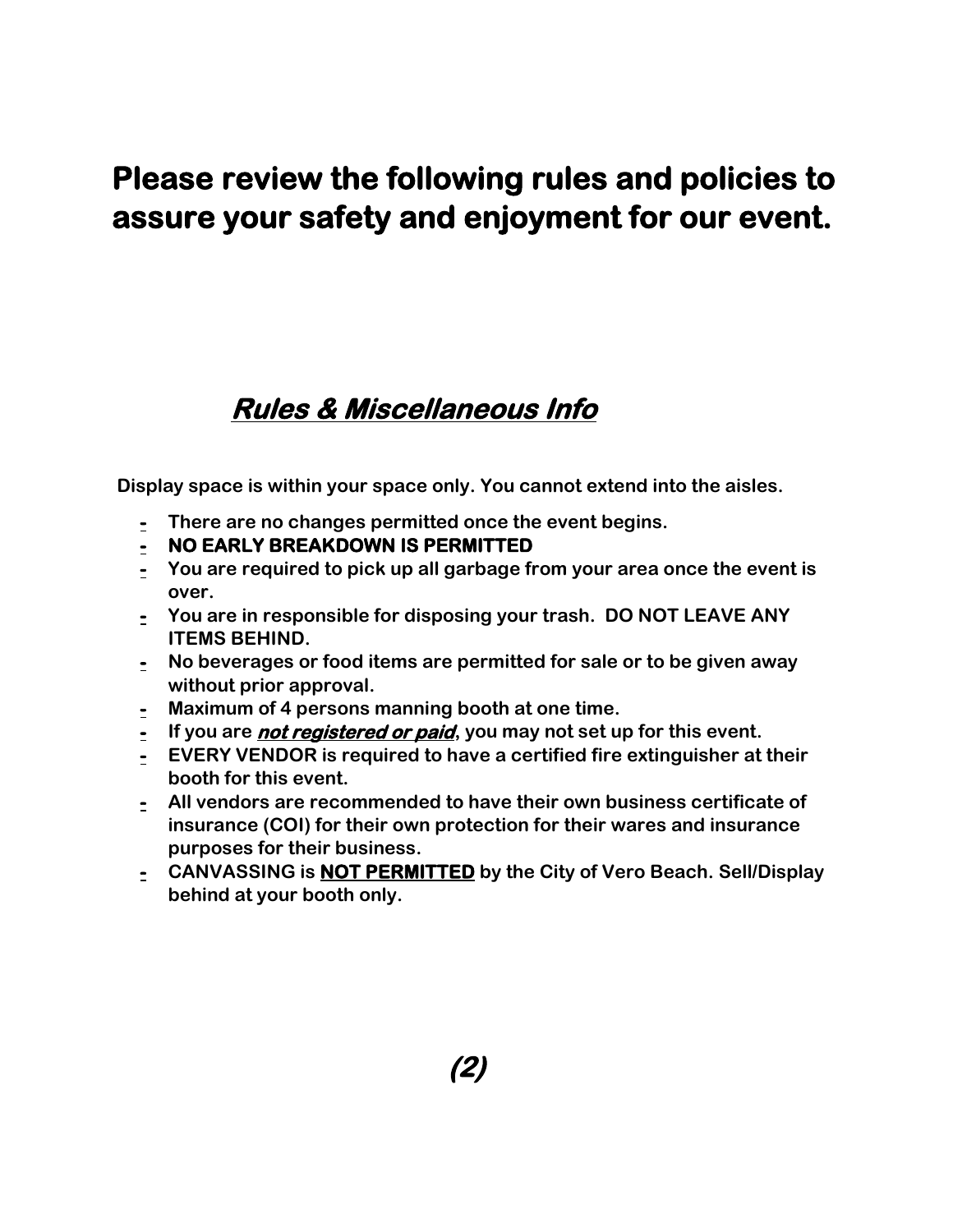### **Things You Need to Know :**

- **- All booth space must be PAID IN ADVANCE.**
- **- Booth fees will not be refunded or reapplied to another event if you are unable to participate.**
- **- Electricity is NOT AVAILABLE for this event. Battery operated lighting is recommended for sources of light. Generators are not permitted.**
- **- GENERATORS are NOT PERMITTED !**
- **- We are not responsible for lost, damaged or stolen items from your booth.**
- **- Booth spaces are limited. Booth assignment is based on first come, paid in full basis. We reserve the right to change booth spaces up to the time of the event.**
- **- All tents are required to withstand wind and rain plus be properly weighted. Properly weighting requires at LEAST 40 lb. per booth (more in windy weather)**

# **Vendor Booth Policies & Guidelines :**

- **- All tents must be weighted with 40 lb. weights (more in windy weather)**
- **- Booths are not to be shared with other companies and/or organizations without prior approval from the Main Street office.**
- **- Create a rain plan! In the event of a large storm or evacuation.**
- **- In an event of inclement weather, the event will be cancelled by 3:00pm and announced on the radio and our Instagram and Facebook page. You will also receive a phone call or email from us. If the is cancelled, you will receive an event credit towards our next upcoming event.**
- **- Canvassing is NOT PERMITTED by the City of Vero Beach.**
- **- Each booth is required to provide their own certified fire extinguisher. Your booths will be inspected by the fire department before the event.**
- **- Product sampling must be approved by the Main Street office in advance.**
- **- Liability Insurance is required for all food and sampling vendors at the event. Please provide Certificate of Insurance (COI) for:**

**Main Street Vero Beach 2036 14th Avenue, Suite 103, Vero Beach, FL 32960. City of Vero Beach 1053 20th Place, Vero Beach, FL 32960**